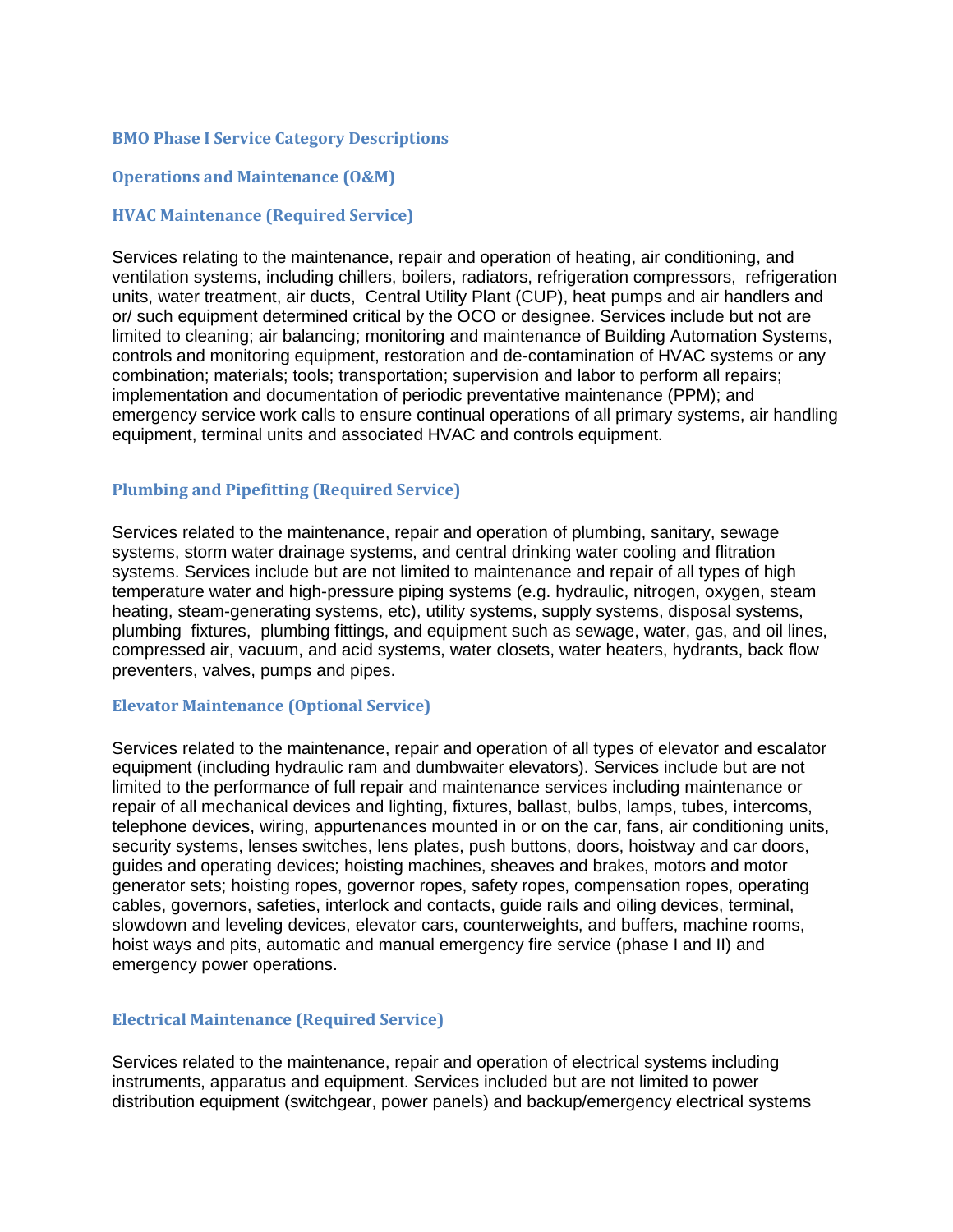(uninterruptible power supply, generator) motors and controls, lighting systems, motor control centers, automatic transfer switches, transformers, electrical disconnects, circuit breakers, relamping, fabricating, alteration, frequency drives and testing.

# **Fire Alarm System Maintenance and Repair (Optional Service)**

Services related to the maintenance, repair and operation of fire alarm systems. Services include but are not limited to the performance inspection, testing, and repair of a variety of fire alarm and notification systems, equipment and components such as manual alarm devices, smoke and heat detectors, tamper switches, pressure switches, water flow switches, remote and graphic annunciators, main fire alarm panel and components, voice alarm system, fire rated partition and assemblies, speakers and horns and other audible and visual devices, wiring circuits and junctions, all other alarm, detection and control and ancillary devices, and emergency power operations.

# **Fire Suppression (Water Based) System Preventative Maintenance and Repair Services (Optional Service)**

Services related to the maintenance, repair and operation of water based fire suppression systems. Services include but are not limited to the performance inspection, testing and preventive maintenance or repair services of all mechanical devices including valves, sprinklers, couplings, piping and connections, water motor gongs and alerting devices, tamper switches, pressure switches, water-flow switches, standpipes, backflow preventers, private fire service mains, fire dampers, pumps, test headers, kitchen exhaust fume hoods, grease ducts and food preparation equipment.

# **Roofing Services (Optional Service)**

Services related to the maintenance, repair and operation of roofing structures and surfaces. Services include but are not limited to the performance of warranty/monitoring, roof maintenance, roof inspection, roof drains maintenance, installation and site preparation, gutter cleaning, design assistance for roof information management system; green roofing maintenance, training and consultation; asbestos core testing; moisture analysis; wind uplift testing; and infrared scanning.

# **Building Management Services (Optional Service)**

Services related to facilities management, consulting, contractual and regulatory compliance, quality assurance, quality control, risk management, safety continuous improvement and the application of best practices. Services include but are not limited to property and facilities management, maintenance of a service call system, including logs, responses and tracking, planning, monitoring, scheduling, reporting of ongoing activities, costs/schedule tracking, clerical, administrative support, conditions assessment services and quality control software support services, BAS and Smart Building Support and computer and/or facilities management systems. The service will include adequate staff of personnel and alternates as required, with the necessary management expertise to assure performance of the work in accordance with sound and efficient management practices.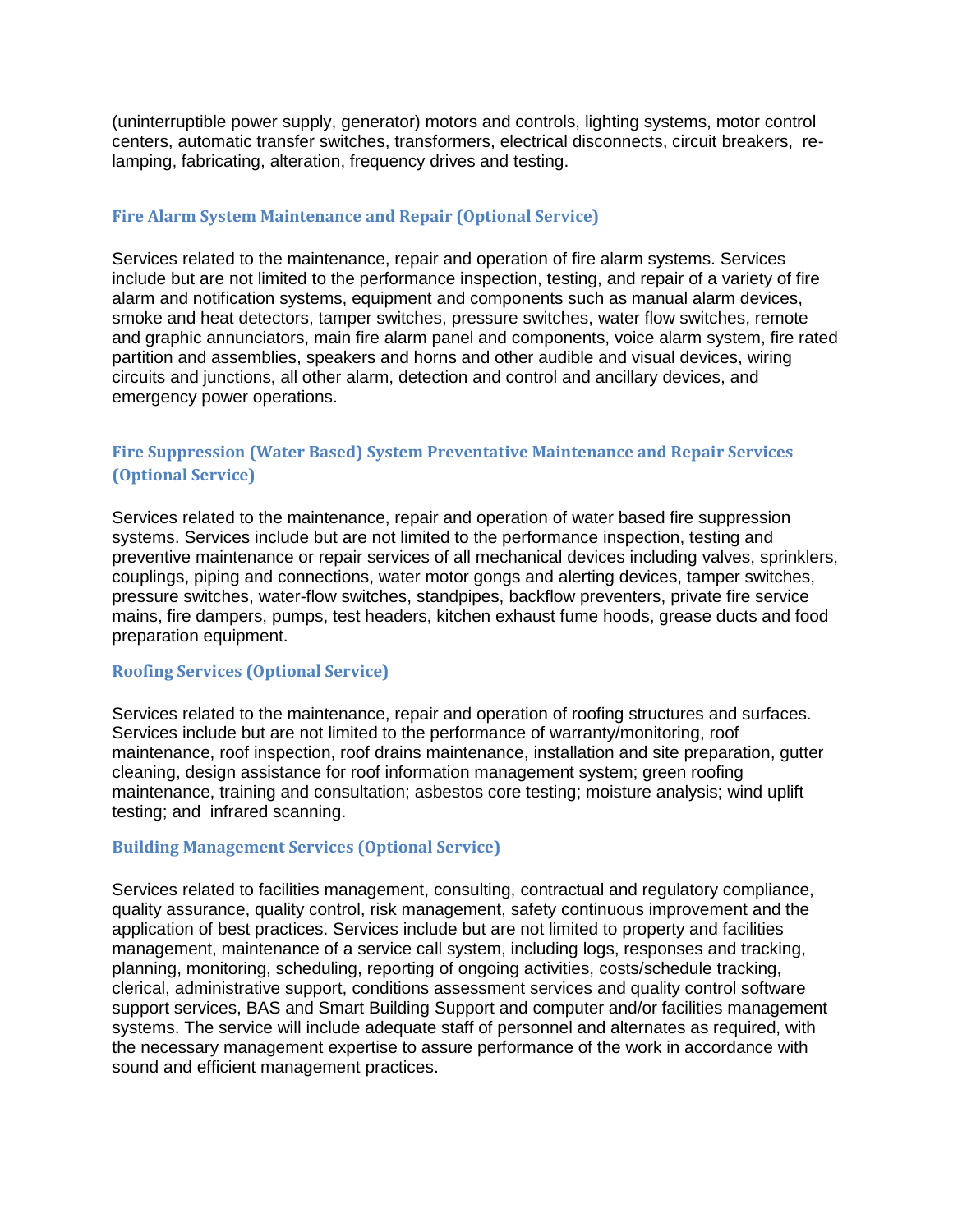# **Architectural and Framework Building Maintenance Services (Optional Service)**

Services related to the maintenance and repair to the structural and framework of buildings. Services include are but not limited to interior and exterior painting, flooring replacement (e.g. carpet, tile, hardwood, laminate, etc), carpentry work, masonry work, picture hanging, locksmith services (including repining lock cylinders and cutting keys)architectural, structural, and maintenance repairs to the interior and exterior of the facility including but not limited to: exterior walls, roofing, flashing, skylights, chimneys, ventilators (and other items that pierce the roof), gutters, down spouts, splash blocks, overhangs, sidewalks, driveways, roads, curbing, parking areas, patios, exterior stairways. interior walls, floor coverings, concrete floors, hardwood flooring, carpeting, ceramic tile, interior stairways, ceilings and ceiling tile, window blinds and shades, doors, and windows

### **Commissioning Services (Optional Service)**

Services related to the commissioning of buildings. Services include but are not limited to comprehensive building commissioning services on major modernization projects, and existing energy consuming buildings and facilities designed to ensure the building systems are designed and built to operate as efficiently as possible. This includes re-commissioning, retrocommissioning services metering and auditing. Energy efficient buildings certification programs such as LEED may be included.

### **Elevator Inspection Services (Optional Service)**

Services related to the inspection of all elevator and vertical transportation. Services include but are not limited to the performance of complete independent inspection and testing of a variety of vertical transportation such as elevators, escalators, dumb waiters, wheelchair lifts, and moving walkways, and include, but are not limited to systems, periodic testing, equipment and components such as hoist way and car doors, guides and operating devices; hoisting machines, sheaves and brakes, motors and motor generator sets; hoisting ropes, governor ropes, safety ropes, compensation ropes, operating cables, governors, safeties, interlock and contacts, guide rails and oiling devices, terminal, slowdown and leveling devices, elevator cars, counterweights, and buffers, machine rooms, hoist ways and pits, automatic and manual emergency fire service (phase I and II) and emergency power operations.

# **Facility Support Services**

# **Janitorial (Required Service)**

Services related to internal and external daily and routine building cleaning and inspection work. Services include but are not limited to sweeping, scrubbing, waxing, window washing (interior and exterior), walls washing, dusting and polishing furniture and fixtures, sanitation and stocking, trash removal, recycling, hard floor and specialty floor care, including stripping and recoating, emptying waste cans and replacement of supplies through stocking (i.e. for toilet paper, paper towels, etc.) of all federal spaces. Services shall incorporate environmentally sustainable practices (i.e., green cleaning) to the extent practicable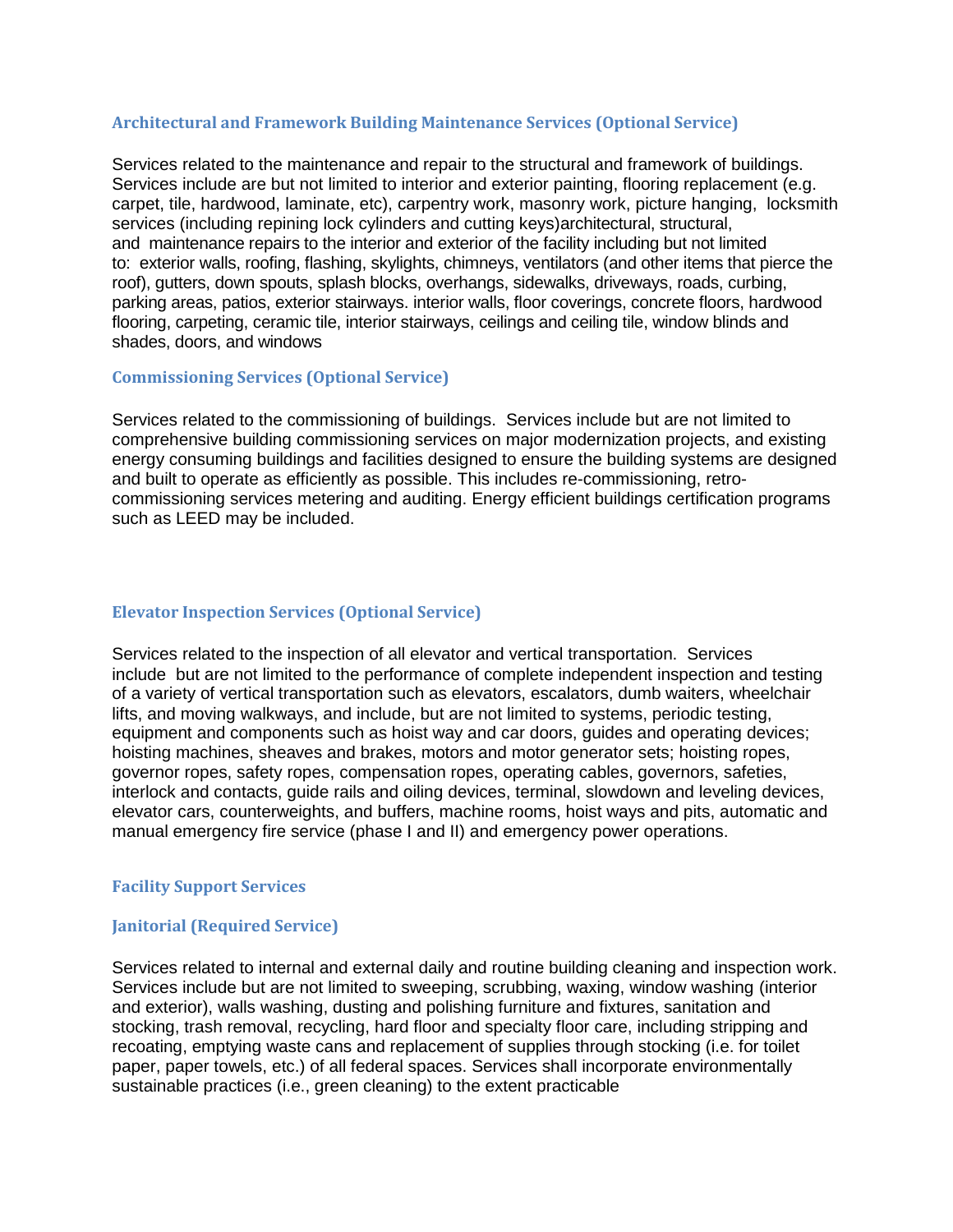## **Landscaping/Grounds Maintenance (Required Service)**

Services related to grounds and roads maintenance including snow removal, courtyards, parking areas, landscape maintenance, fence maintenance, and tree trimming. Services include but are not limited to the planning, development, maintenance, management and operations of grounds at or on Federal facilities and/or properties. These services include but not limited to mowing, lawn sprinkler systems maintenance, planting, seeding, fertilizing, raking, mulching, watering, pruning, weeding, aerating, planting, trimming, tree and plant removal, mulching, clearing of snow from parking areas, sidewalks, campuses wildlife management and applicable road areas, and application of salt, ice melt or sand to reduce slip hazards, cleaning of retention ponds, bio-filters swales and gullies, and all services related to grounds maintenance. Services shall incorporate environmentally sustainable landscaping principles to the extent practicable, including those identified in the [Guidance](http://www.whitehouse.gov/sites/default/files/microsites/ceq/recommendations_on_sustainable_landscaping_practices.pdf) for Federal Agencies [on Sustainable](http://www.whitehouse.gov/sites/default/files/microsites/ceq/recommendations_on_sustainable_landscaping_practices.pdf) Practices for Designed [Landscapes](http://www.whitehouse.gov/sites/default/files/microsites/ceq/recommendations_on_sustainable_landscaping_practices.pdf) and [Supporting the Health of](https://www.whitehouse.gov/sites/default/files/docs/supporting_the_health_of_honey_bees_and_other_pollinators.pdf)  [Honey Bees and Other Pollinators](https://www.whitehouse.gov/sites/default/files/docs/supporting_the_health_of_honey_bees_and_other_pollinators.pdf).

# **Pest Control (Optional Service)**

Services related to maintenance pest control systems and removal of all pests following Integrated Pest Management (OMP) practices. Pest control services provided under this contract must conform to the Integrated Pest Management (IMP) principles. These practices include monitoring and identifying pests, preventing infestation and controlling pests. Services include but are not limited to the planning, development, management, operations; and maintenance for pest control and removal (includes insect) at or on Federal facilities and/or properties indoor and outside the federal facility (to include shrubs and trees). These services involve recommendations for pest prevention by removing, or blocking access to, pests' harborage, water, and food; using the least risky pest control methods first, such as trapping and containerized bait boxes; and using pesticides only as a last resort. If warranted, pesticide should be applied as crack and crevice treatment, inaccessible and invisible to the public. Space sprays or sprays applied to exposed surfaces should never be used for routine treatment. When they are used, tenant personnel should not be present

#### **Waste Management and Recycling Services (Optional Service)**

Services relating to building trash removal and recycling. Services include but are not limited to trash and debris, disposal and recycling services including bailing, separating, and hauling saleable wastepaper and other products. All services supporting and maintaining the recycling program, including labor, services, and supplies. HSMAT services are not included.

#### **Cemetery Maintenance (Optional Service)**

Services relating to the complete maintenance of the cemetery and surrounding grounds. Services include but not are not limited to, grounds maintenance; tree trimming/planting/removal; landscaping; raising, setting and aligning headstones; cleaning of headstones; maintenance of pathways, drives, curbs and parking areas; trash removal; maintenance of existing fencing, railing, benches, flag poles, monuments or statues; maintenance of irrigation systems, drainage and water features.

#### **Other Direct Costs (ODCs)**